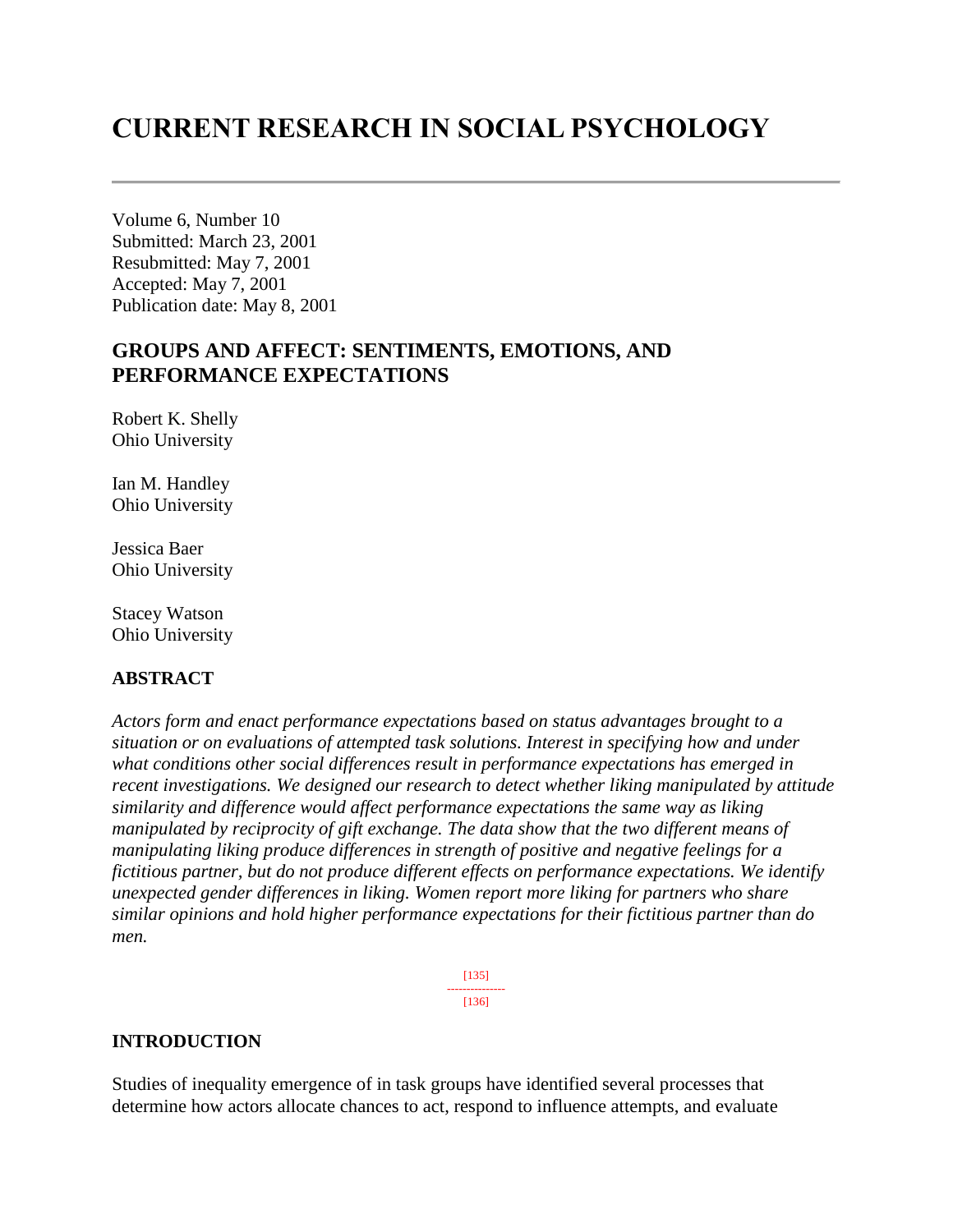contributions. This process results in the observable power and prestige order of a group. In some situations group members possess equal initial status and differences emerge through the quality of ideas members provide toward completion of a task. In other situations, some members initially have status advantages over others. These status advantages result in differential patterns of expectations held by group members for the quality of task performances offered by group members. Higher status members are objects of increased performance expectations that increase the relative amount of participation and influence an advantaged individual has on the group. For example, if Person X possesses high status in a group, others in the group will have high performance expectations for this person. These expectations result in Person X receiving opportunities to participate and influence the group's direction and achievement.

Recent research has investigated the possibility that affective patterns may also affect the emergence and enactment of inequality in task groups. We understand affective patterns as internal manifestations of sentiment and emotion variously distributed by an actor across other members of a task group. Two patterns of investigation have emerged in this work. One focuses on how affective patterns emerge from interaction between unequal group members and impact intragroup behaviors. The other focuses on how affective patterns serve as the foundation of observable inequality. Our research addressed the latter area and examined whether sentiments and emotions have equivalent effects on the formation of performance expectations. We indexed sentiment as patterns of liking and disliking within a group. We indexed emotions as anger and euphoria with a partner.

Sentiments (or liking) may organize group activity in open interaction task groups. Testing this idea, Shelly (1993) manipulated characteristics of a three-person group leader. In the control condition he appointed no leader. In an expertise condition the leader was chosen on the bases of a prior demonstration of superior relevant skill. In sentiment condition groups he told members they had high or low attitude similarities with the leader. This experiment found that, unlike the control condition, in both the expertise condition and sentiment condition, the leader initiated more activity than other group members. This study provides support for the assertion that sentiment structures, like status structures, may influence and organize group activities.

#### [136] ---------------

#### [137]

Shelly and Webster (1997) suggest that groups can organize via three structures: status generalization, power and prestige, and sentiment. A person can occupy one position within a structure and one's position can vary depending on the structure investigated. Two structures can be congruent (an actor occupies the same relative position in all structures) or incongruent (an actor occupies different relative positions depending on the structure). In an experiment, seven conditions based on formal (appointed) position, manipulated sentiment, and status (combinations of these plus a control condition) were studied. Interaction was coded for action opportunities, performance outputs, and positive and negative evaluations. The data support an interpretation that positive sentiment enhances the effects of initial status differences. This study also supports the assertion that sentiment structures influence group interaction.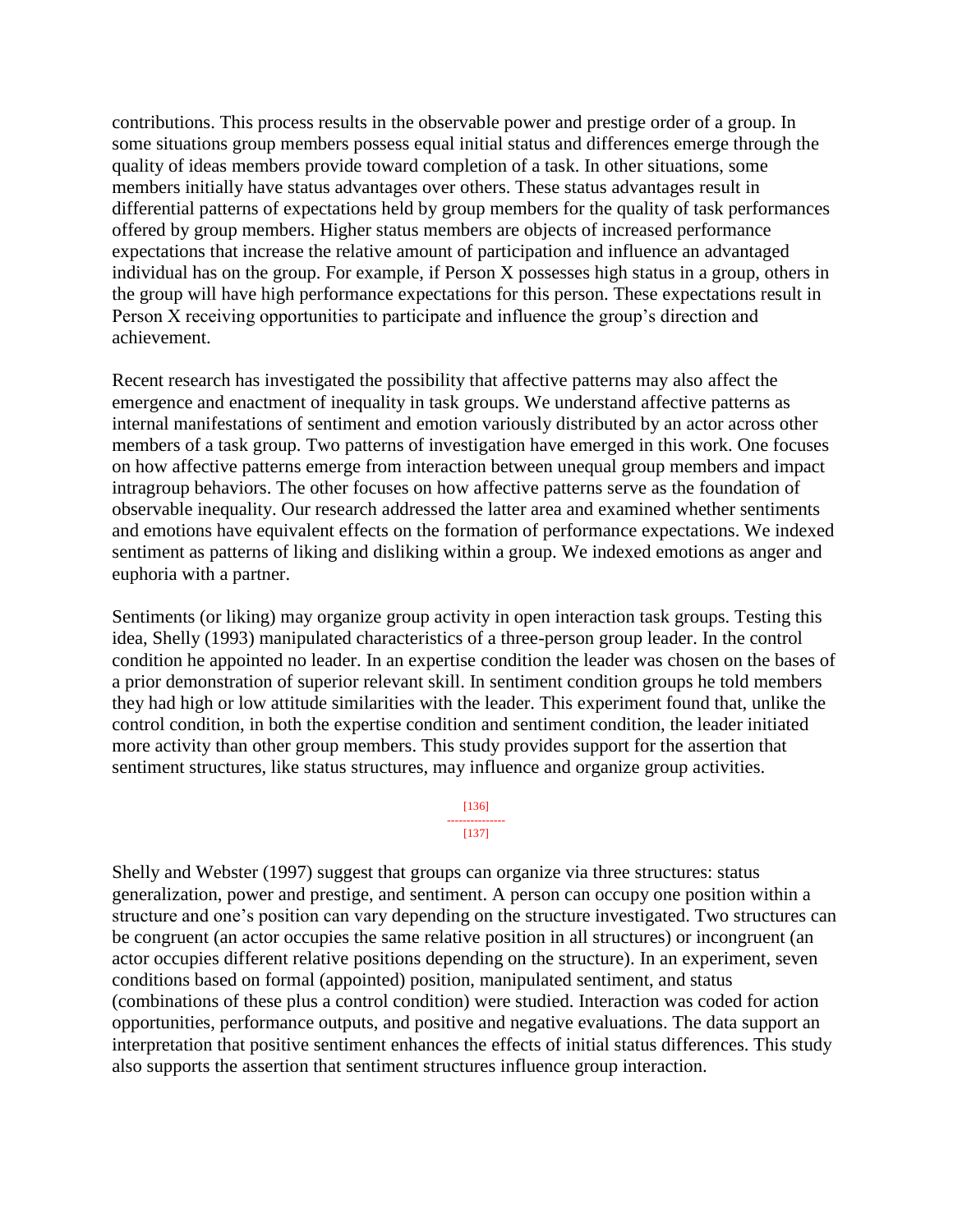How sentiment organizes behavior is not clear based on these limited studies of open interaction. Two models address the role of sentiment as a status organizer within groups: the constituent model and the translation (or mediation) model. They differ in how they create affective differences within the context of expectations states theory and its behavioral models (Wagner and Berger 1993). The constituent model portrays status and sentiment as independently leading to the formation of expectation states, which then influence behavior. Studies by Lovaglia and Houser (1996) and Shelly (2001) show that affective structures can have independent effects on expectations and behavior. The translation model suggests that only status, and its correlates, lead to the formation of expectation states and that sentiment patterns mediate behaviors resulting from expectations. Driskell and Webster (1997) obtained evidence consistent with this model. Interestingly, support for both models has been found in similar experimental paradigms. In the following, the methodologies and results of experiments supporting both models will be discussed.

Lovaglia and Houser (1996) report several experiments investigating the effects of status and sentiment on expectations and behavior (i.e., influence). In their second study, they manipulated participants to be angry or happy with a partner. In the happy condition, the partner reciprocated in a gift exchange whereas in the angry condition, the partner did not reciprocate a gift exchange. They created six conditions in this experiment. In four, status and liking were manipulated, in the remaining two, they manipulated only status. Participants then engaged in a controlled interaction task with the partner in which they were to decide which of two pictures contained more of the color black. The participants saw their partner's response (initial choice) and then were able to change their response to match their partner's initial choice if they wished (final choice). The partner disagreed with the participant in 20 of the 25 initial choices. Participants then filled out questionnaires including items assessing the partner's ability and influence. The results of this experiment show that a participant's liking for the partner influenced their perceptions of ability (e.g., intelligence) and behavior.

#### [137] --------------- [138]

Support for the constituent model is provided by the results of three vignette studies reported by Shelly (2001). In the first study, Shelly found that when a person was described as liked, participants perceived this person as having more positive personal qualities and positively evaluated capacities whereas the opposite was true for a person described as disliked. Participants seem to have higher performance expectations for a person when they are described as liked as opposed to disliked. In the second study, informing participants that the person in the vignette was liked (or disliked) manipulated liking and have (or have not) worked well with this person in the past. Direct measures of performance expectations were assessed (e.g., "this person will do better in class"). Results of this study show that liked people elicit more positive performance expectations than disliked people. In a final study, Shelly asked participants to choose an advisor to work with who differed in sentiment (like, neutral, dislike) and combinations of status attributes (high vs. low ACT scores and class rank). Shelly created twelve variations of status and sentiment combination. The results of this study show that participants chose to work with the liked advisor more than the neutral advisor, who, in turn, was chosen more often than the disliked advisor. The more highly relevant the status information was to the task, the more respondents used the information to choose an advisor. In combination, these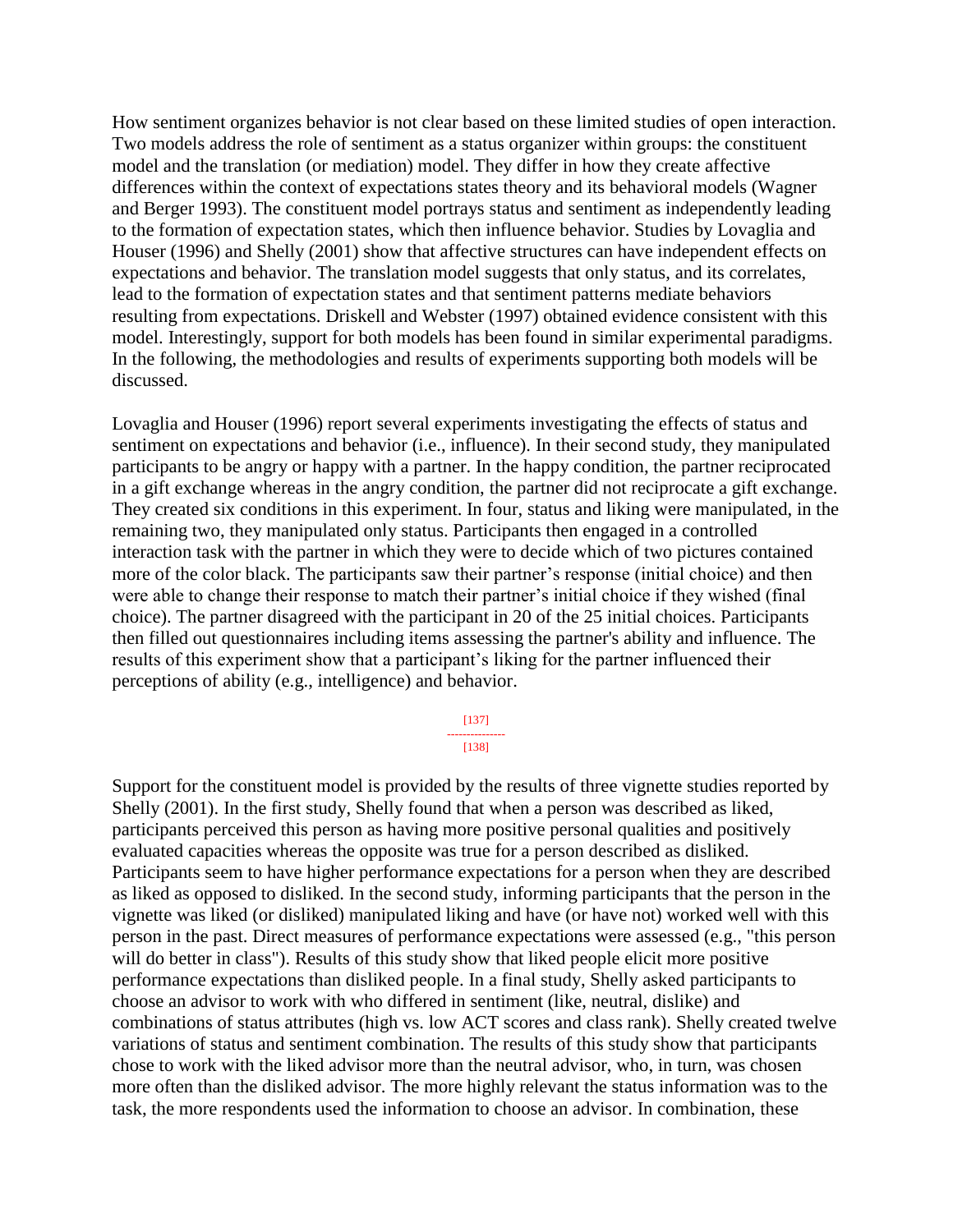three studies show that people find liked individuals to have better qualities and capacities, have higher performance expectations for, and choose more often to work with liked individuals whatever their status.

Driskell and Webster (1997) had participants engage in a contrast sensitivity task in which the partner's initial choice disagreed with the participant 20 out of 23 trials. Before this occurred, liking or disliking was manipulated for some conditions by informing participants that their partner either agreed (or disagreed) with them on most items in an earlier attitude questionnaire. Besides the manipulation of liking, some conditions varied the status of the partner. Two of the six conditions varied only status, two varied only sentiment, and two put participants in the situation of low status with a liked or disliked partner. The results of this experiments found that only status influenced performance expectations. Only the status conditions or the status and sentiment conditions produced differences in yielding to influence attempts by the partner. In the sentiment only condition, no effects for performance expectations or behavior was observed. The only time sentiment affected any of the main dependent variables was when it interacted with status to effect the behavioral measure. Thus, this experiment supports the translation model in that sentiments did not affect performance expectations but affect behavior when combined with status.

> [138] --------------- [139]

At first glance, deciding which model is correct in specifying how affect and status organize expectations and are translated to behavior is difficult. Lovaglia and Houser (1996) and Driskell and Webster (1997) employ similar methodologies but obtain contradictory results. In an attempt to provide some evidence for the superiority of one model over the other, Fisek and Berger (1998) analyzed the data from both studies. The results of their goodness-of-fit analyses suggest that both models fit the present data well. They discovered that, although the translation model *seems* to fit the data better, statistically speaking this model does not fit the data better than the constituent model. Nonetheless, they assert that the translation model currently has the most support and should be temporarily adopted until new evidence comes in. We think this conclusion is premature for at least two reasons. First, given both models fit the data well and that both models did not differ significantly in their fit of the data, the authors' conclusion that the translation model is likely the better choice seems tenuous. More likely to us is the possibility that, given the small amount of data on the topic, any slight differences in fit are due to chance. Second, we feel that, before sociological researchers attempt to unravel the inconsistencies in the fledgling research area of affect within expectation states theory, researchers should examine methodological differences that may have contributed to these incongruent findings. Exploring methodological differences between experiments that may have led to differences in results seems much more beneficial.

We attempt to find methodological differences between the studies supporting the two models and investigate whether or not these may be responsible for the differences in results. We suggest that the reasons for these contradictions may be due to the different sentiment and emotion manipulations used in Driskell and Webster's (1997), Lovaglia and Houser's (1996), and Shelly's (2001) studies. To manipulate emotion, Lovaglia and Houser (1996) used a gift exchange (reciprocity vs. no-reciprocity). Shelly (2001) told participants that they liked the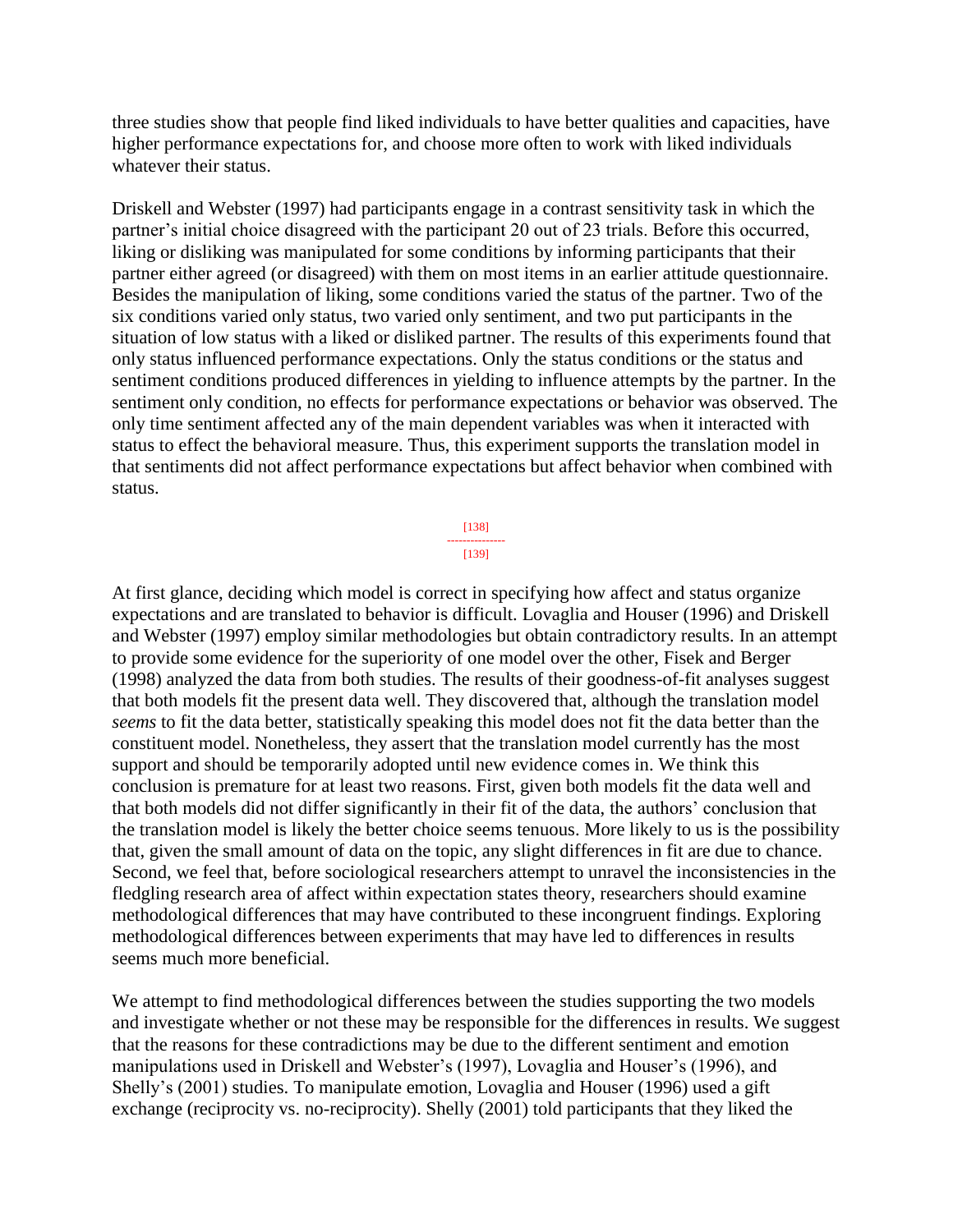partner and worked well or poorly with the partner in the past. Driskell and Webster (1997) told participants they either agreed or disagreed with their partner on an attitude questionnaire. Thus, the affect manipulated by each investigator may have been qualitatively different in constituent model studies versus the translation model study. Shelly (1993) suggested that, sentiment is an affective state in which the object is a person, and liking and disliking is a low-strength positive or negative inclination toward an actor. Using these definitions, we suggest the sentiment manipulations in the studies that supported the constituent model were more affective or emotional than the "agreement"-only manipulation employed in the translation model study. We suggest the "agreement" sentiment manipulations in the studies supporting the translation model likely produced low-strength liking whereas studies supporting the constituent model used highstrength manipulations (e.g., gift exchanges).

> [139] --------------- [140]

Not only was the manipulation of affect qualitatively different in the studies supporting each model, but perhaps the task in the Driskell and Webster experiment undid the sentiment manipulation. These researchers manipulated liking by telling participants they agreed or disagreed with their partner on many items of a prior questionnaire. Thus, participants only basis for sentiment was their extent of agreement with the partner on this questionnaire. After this manipulation, participants engaged in a task in which their partner disagreed with them in 20 out of 23 trials. It is possible that the basis for liking in this study, the experimental task attenuated agreement. In this study, the status manipulation produced a greater difference between liking and disliking on the affect measure than did the actual sentiment manipulation! This interpretation is consistent with Ridgeway and Johnson's (1990) explanation of the effects of status processes on sentiments.

Our study investigates the possibility that more emotional manipulations of sentiment and agreement/disagreement manipulations of sentiment may differ in significant ways and, as a result, differentially affect performance expectations. In this study, liking or disliking was manipulated by presenting participants with a situation in which they agreed or disagreed with their partner on attitude items or by having participants imagine a situation in which their partner either did, or did not, reciprocate a gift. We expected that, as in Driskell and Webster's study, sentiments based on agreement or disagreement would not affect performance expectations. Consistent with Lovaglia and Houser's experiment, positive affect was expected to increase, and negative affect was expected to decrease participants' performance expectation for their partner when emotionally charged reciprocity/no-reciprocity manipulations were employed. Such a finding would replicate previous research, and offer an explanation for why performance expectations are sometimes affected, and sometimes not affected, by affect manipulations. That is, perhaps the type and emotional properties inherent in the manipulations of affect may influence performance expectations differently.

### **METHOD**

#### **Participants**

One hundred-seventy introductory sociology students volunteered to participate in this study. We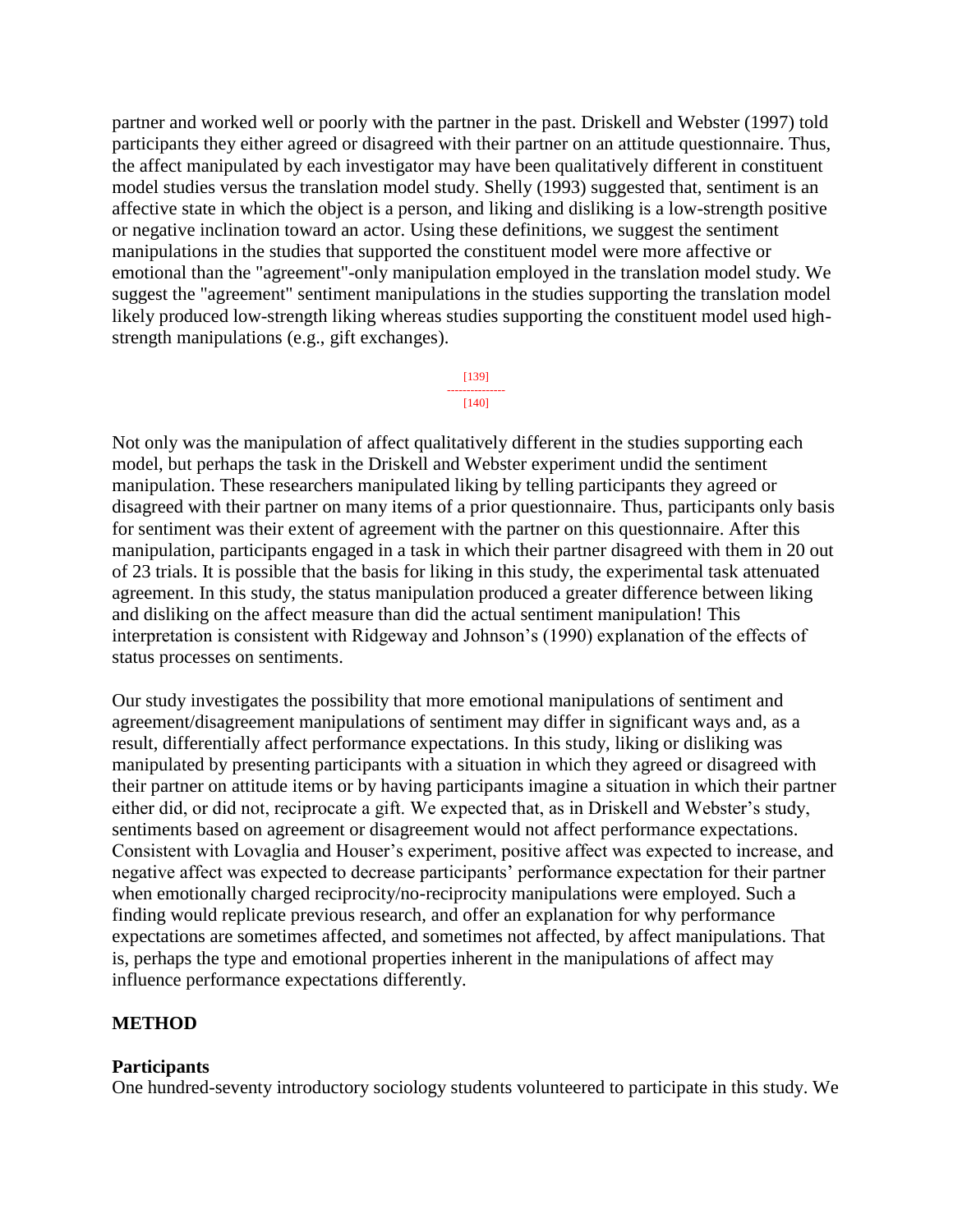told participants that they would receive no benefits nor incur any penalty for their participation or its lack. In total, one hundred five women and sixty-five men participated.

> [140] --------------- [141]

#### **Procedures**

For this study, one or two researchers entered the beginning of two introductory sociology classes. After reading brief instructions, they distributed a two-page packet that contained all materials and instructions for this study. Participants received one of four possible packets, each with a different manipulation of affect (i.e., an emotional- or agreement-based manipulation of liking or disliking). Participants read vignettes that manipulated sentiment toward a fictitious partner. We told them to imagine the partner was in a separate room and therefore unavailable for direct contact, the same age, and the same sex as the participant. The manipulations were presented as agreement/disagreement with the partner on a series of attitude items, or manipulation of emotions toward the partner by reciprocated or unreciprocated gift exchange between them. We call these either an agreement or emotion manipulation of affect, respectively.

In the positive agreement manipulation, we told participants to imagine that they had already completed the first part of the experiment. They and their partner separately completed an opinion questionnaire that asked questions about their likes, dislikes, opinions and values. We told the participant that on this questionnaire their partner agreed with them on 17 of the 20 possible answers. Because the participant shares similar attitudes, the participant should come to like the partner more (see Byrne 1971). For the negative agreement manipulation, we told the participant that their partner disagreed with him or her on 17 of the possible 20 answers. Because of the attitude dissimilarity, we expected the participant to dislike their partner.

In the positive emotion manipulation of sentiment, we told participants to imagine that they had already completed the first part of the experiment with their partner. Both the participant and their partner had earned a few dollars for their participation by doing so. We asked participants to imagine that the experimenter suggested that the participant buy a candy bar for his or her partner as a pleasing gesture. In this vignette the participant agrees and gives a candy bar to the partner through the experimenter. The fictitious partner is thankful and responds in kind by giving the participant a candy bar and a can of soda. We expect the participant to like the partner through this gift-giving exchange. In the negative emotion manipulation of sentiment, the participant buys a candy bar for their partner. However, the partner responds rudely, by saying "Let's just get this stupid thing over with" and they reciprocated no gift. We intended this manipulation to cause the participant to dislike their imagined partner. After the participants read the emotion or agreement manipulations of sentiment (liking or disliking), they were asked all a series of three questions designed to assess liking for the partner.

> [141] ---------------  $[142]$

The second part of the study was the same for all participants. We asked participants to imagine that they were engaged in a contrast sensitivity task identical to that used by Lovaglia and Houser (1996). This task required participants to imagine they were still in a separate room from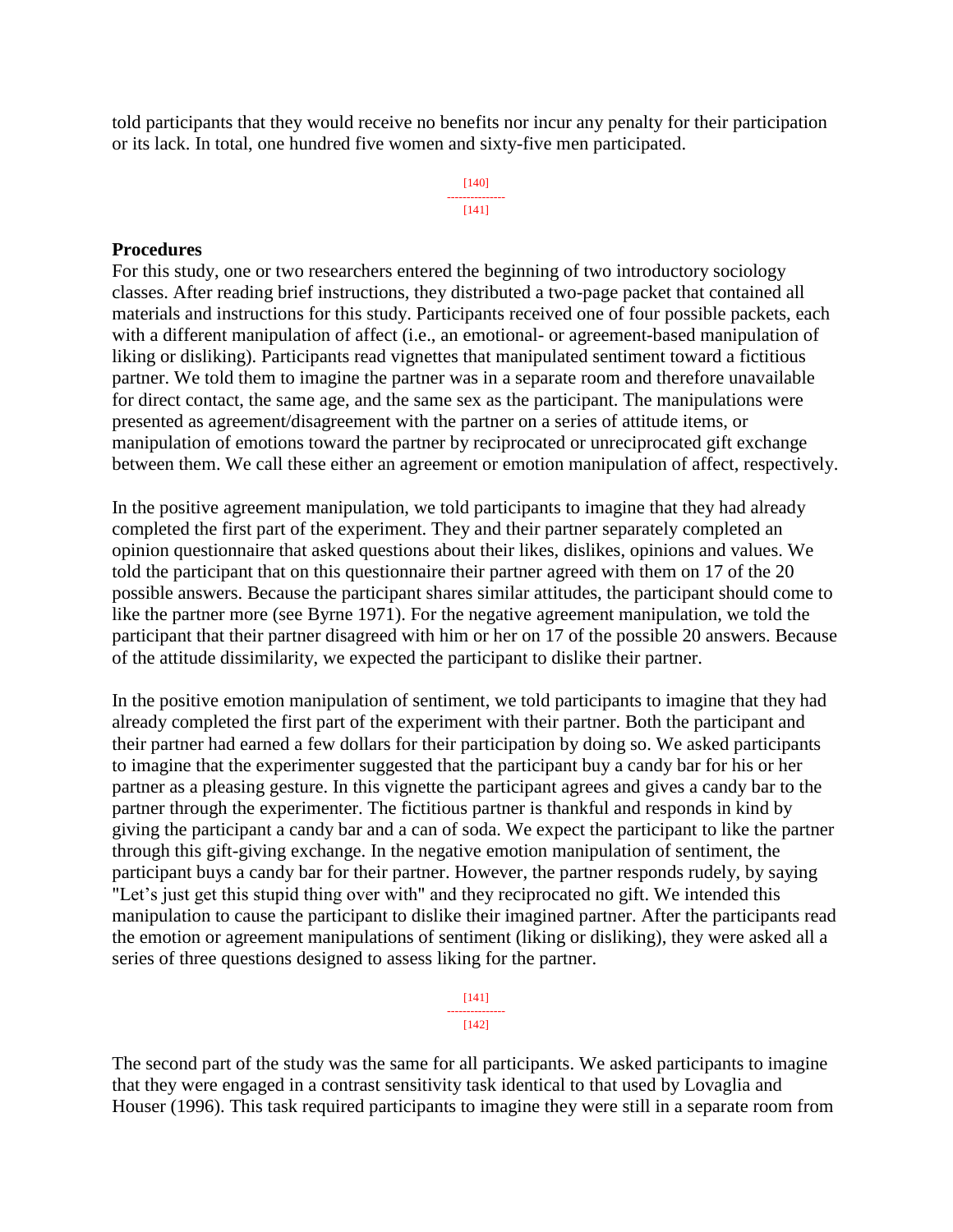their partner and that both the participant and their partner view a series of slides on a computer screen in front of them. Each slide contained two black-and-white figures, one on top of the other. The participant was told that he or she had been asked to choose the figure that contained more black than white area. We told the participant to imagine that he or she and their partner made their initial choice of which of the two black-and-white checkerboard slides contained the most black area. Both the participant and the partner then saw each other's initial choice. After seeing the other's initial choice, both made a final choice of which figure had the most black area. We then tell the participant that this task consisted of 23 trials, and that on 20 of these 23 trials, the partner disagreed with the participant on their initial choice. After imagining this task, participants were asked to answer a series of questions by circling their responses on 9-point scales. Finally we asked the participant to indicate his or her gender. This questionnaire was intended to measure the participants' expectations for their partner's future performance.

## **Hypotheses**

We expected emotion-based manipulations to have more impact on performance expectations than attitude-based manipulations. We also expected that positive manipulations of affect will produce higher liking scores for the fictitious partner than negative manipulations. We examined the data to decide if there are interactions between type of manipulation and positive versus negative manipulations on liking for the partner or performance expectations. These expectations are stated as explicit hypotheses below.

Hypothesis I: If we manipulate sentiments with agreements on attitude items to produce low strength feelings of liking, then actors will not form, and act upon, performance expectations for others.

Hypothesis II: If we manipulate sentiments with emotionally charged acts, such as norm violations, then actors will form performance expectations and act upon performance expectations for others.

# **RESULTS**

We coded items when necessary so that higher numbers reflect more positive evaluations of the imagined partner. Therefore, higher ratings show more liking or higher performance expectations.

> [142] --------------- [143]

### **Sentiment Manipulation Check**

To assure the manipulations of sentiment produced their intended effects of liking or disliking for the imagined partner, we constructed three items assessing liking ("If you were to participate in this experiment again would you prefer your; 'partner' or a 'stranger'?", "I would like to socialize with my partner in a different context; 'not at all' to 'a lot'," and "How much would you say you like your partner; 'not at all' to 'a lot'"). Because these items seem to index liking reliably (alpha  $=$  .714), they were averaged and entered a 2 (liking: like vs. dislike) by 2 (affect manipulation type: agreement vs. emotional) by 2 (gender: female vs. male) between-subjects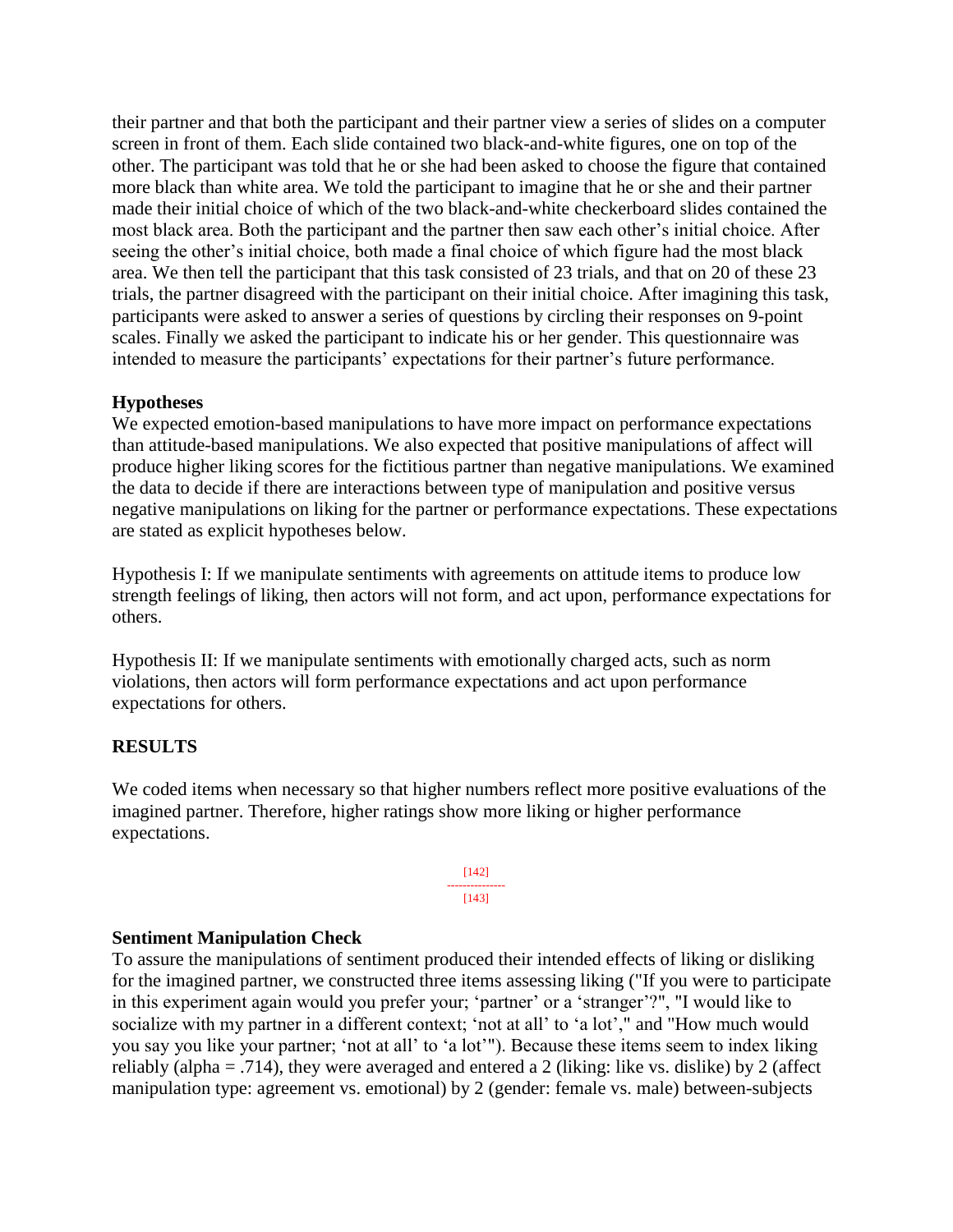analysis of variance (ANOVA). Table 1 contains the means and standard deviations for this analysis.

|                            |                            | Like                       |                            | <b>Dislike</b>             |                            |                            |                            |  |  |
|----------------------------|----------------------------|----------------------------|----------------------------|----------------------------|----------------------------|----------------------------|----------------------------|--|--|
| <b>Emotion</b>             |                            | Agree                      |                            |                            | <b>Emotion</b>             |                            | Agree                      |  |  |
| Men                        | Women                      | Men                        | Women                      | Men                        | Women                      | Men                        | Women                      |  |  |
| 6.10<br>(1.66)<br>$n = 13$ | 6.81<br>(1.23)<br>$n = 27$ | 5.52<br>(1.64)<br>$n = 22$ | 6.58<br>(1.25)<br>$n = 22$ | 3.33<br>(1.62)<br>$n = 12$ | 2.93<br>(1.27)<br>$n = 28$ | 3.52<br>(1.33)<br>$n = 18$ | 4.89<br>(1.12)<br>$n = 28$ |  |  |

|  |  | Table 1. Liking index mean score by liking manipulation, affect manipulation type, and gender. |  |  |  |
|--|--|------------------------------------------------------------------------------------------------|--|--|--|
|  |  |                                                                                                |  |  |  |

Agree versus emotion manipulation:  $5.18$  (1.68, n = 90), 4.82 (2.25, n = 80). Gender difference for men versus women:  $4.68$  (1.92, n = 65),  $5.22$  (1.98, n = 105).

The ANOVA revealed a significant main effect of liking. Participants rated their partner more likable when they received a liking condition  $(M = 6.30)$  than if they received a disliking condition (M = 3.75; F [1, 170] = 139.72,  $p < .0001$ ). The expected, and significant Liking by Affect Manipulation Type interaction qualify this result. This interaction shows that the emotional manipulation of affect produced more extreme liking ( $M = 6.58$ ) or disliking ( $M =$ 3.05) for the imagined partner than did the agreement manipulation of sentiment ( $Ms = 6.05$  and 4.36 for liking and disliking, respectively; F  $[1, 170] = 11.59$ , p < .001).

#### [143] --------------- [144]

# We employed individual comparisons to assure that liking manipulations produced more liking than disliking manipulations for both the emotion and agreement sentiment manipulation types. This was done because the main effect of liking may have been an artifact of the significant Liking by Affect Manipulation Type interaction. As expected, the manipulation of liking verses disliking via the agreement manipulation produced significantly different amounts of liking with  $t (88) = 5.51$ ,  $p < .0001$ . Additionally, the manipulation of liking verses disliking via the emotional manipulation produced significantly different amounts of liking with t  $(78) = 11.35$ , p < .0001. Thus, the significant main effect was not simply due to a large effect for the emotional manipulation and a small effect for the agreement manipulation; both manipulations produce significant differences in liking. The interaction shows that the emotional manipulation of affect produces a stronger effect of liking than does the attitude similarity manipulation.

A significant main effect of gender showed that, overall, women liked their imagined partners  $(M = 5.22)$  more than men liked their imagined partners  $(M = 4.68; F[1, 170] = 9.84, p = .002)$ . A significant interaction between gender and Affect Manipulation Type, F (1, 170) = 5.92, p = .016 was also found. Women and men seem to like their imagined partner comparably when affect is manipulated emotionally ( $Ms = 4.84$  and 4.77 for women and men, respectively), whereas women ( $M = 5.63$ ) like their imagined partner more than men ( $M = 4.62$ ) when affect is manipulated by attitude agreement. We did not expect these gender effects. We do not pursue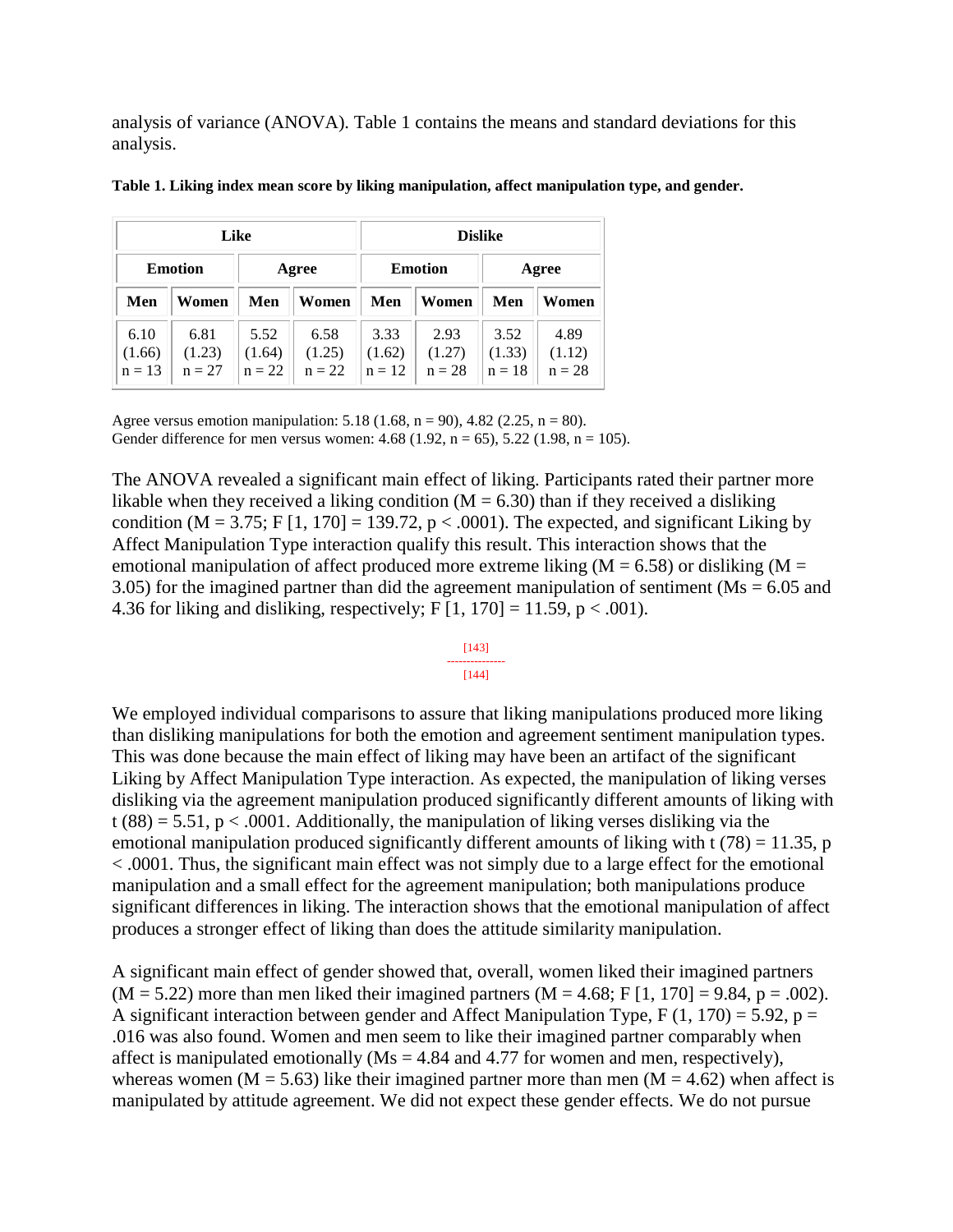this point here, but it may have important implications for future tests of how we relate sentiments and emotions to performance expectations and behavior. No other main effects or interactions attained significance.

### **Performance Expectations**

Seven items taken from Lovaglia and Houser (1996) and Driskell and Webster (1997) were used to measure participants' performance expectation for their imagined partner. We created an index using all seven items (which assessed the intelligence, competence, persuasiveness, influence, goodness, ability, and capability of the participants' imagined partner). This index had an acceptable reliability coefficient (alpha = .706) and was therefore used as our measure of performance expectation. We entered the index in a 2 (liking: like vs. dislike) by 2 (affect manipulation type: agreement vs. emotional) by 2 (gender: female vs. male) between-subjects ANOVA. As in the liking analysis, we expected a significant main effect of liking and a significant Liking by Affect Manipulation Type interaction. That is, we anticipated that, overall, participants would have higher performance expectations for a liked partner than a disliked partner. We also expected the effect of liking on the index to be more pronounced and significant when we manipulated affect emotionally as opposed to through attitude agreement. The means are presented in Table 2.

> [144] --------------- [145]

| Like           |          |          |          | <b>Dislike</b> |          |          |          |  |
|----------------|----------|----------|----------|----------------|----------|----------|----------|--|
| <b>Emotion</b> |          | Agree    |          | <b>Emotion</b> |          | Agree    |          |  |
| Men            | Women    | Men      | Women    | Men            | Women    | Men      | Women    |  |
| 4.70           | 5.19     | 4.99     | 5.36     | 4.11           | 4.56     | 4.13     | 4.65     |  |
| (1.51)         | (.87)    | (.87)    | (1.03)   | (1.21)         | (.93)    | (1.22)   | (.74)    |  |
| $n = 13$       | $n = 27$ | $n = 22$ | $n = 22$ | $n = 12$       | $n = 28$ | $n = 18$ | $n = 28$ |  |

#### **Table 2. Expectation index mean score by liking manipulation, affect manipulation type, and gender.**

Positive versus negative manipulation means:  $5.11$  (1.04, n = 84), 4.44 (1.00, n = 86). Male versus female:  $4.53$  (1.22, n = 65),  $4.91$  (.94, n = 105).

The main effect of liking on the expectation index was significant,  $F(1, 170) = 18.39$ ,  $p < .0001$ . Participants had higher performance expectations for liked imagined partners ( $M = 5.11$ ) than disliked ones ( $M = 4.44$ ). Our main hypothesis that linked Affect Manipulation type to performance expectations, was not supported as the Liking by Affect Manipulation Type interaction failed to reach significance  $(F < 1)$ . Thus, the present study suggests that, consistent with the constituent model, liking leads to higher performance expectations than disliking whatever the nature of the affect manipulation.

Besides the main effect of liking, this ANOVA also revealed a main effect of gender. Apparently women had higher performance expectations for their imagined partners ( $M = 4.91$ ) than did men (M = 4.53; F [1, 170] = 7.86, p = .006). No other main effects or interactions attained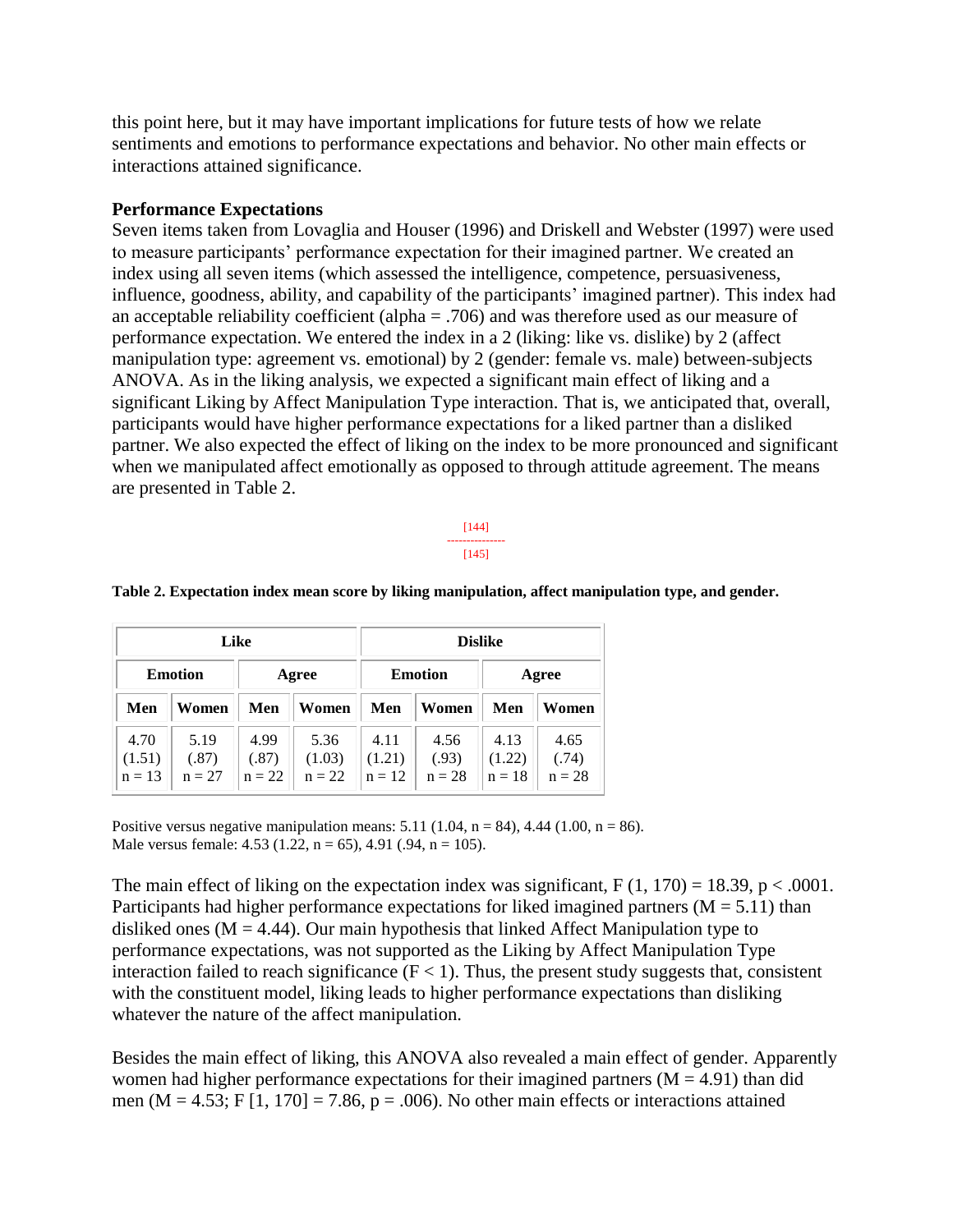significance in this analysis. We call attention to this result because of its implications for future tests of links between sentiments, emotions, and performance expectations.



#### **Mediation Analysis**

**Figure 1.**



**Note**. Bold lines represent significant pathways. The path coefficients are standardized Beta weights from the regression analyses.

As the above analysis shows, the liking manipulation affected performance expectations such that participants had higher performance expectations for those they liked than those they disliked. Following the procedures of Kenny (1979), a path analysis was done to decide whether the liking manipulation directly affected performance expectations or the effect of the liking manipulation on performance expectation was mediated through participants' liking for their imagined partner. Path coefficients were estimated using a regression analysis and are presented in Figure 1. Paths from the liking manipulation to liking and from liking to performance expectation were both significant ( $p's < .001$ ) whereas the path from liking manipulation to performance expectation was not significant ( $p = .42$ ).

> [146] --------------- [147]

### **DISCUSSION**

Two frameworks seek to explain and predict the effect of affect processes on performance expectations and behavior. The translation model suggests that only status influences expectation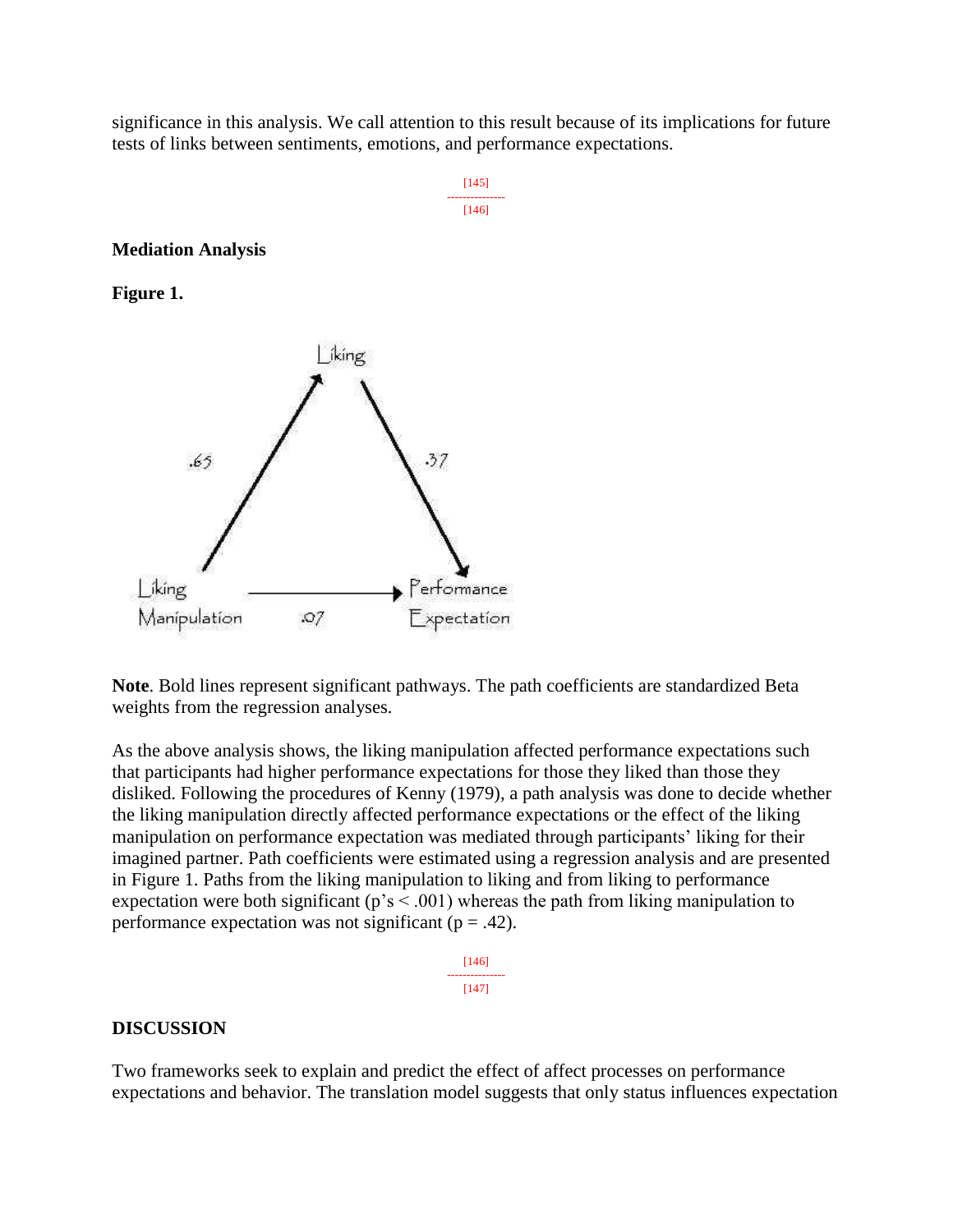states and that sentiments and emotions mediate the behavior resulting from those expectations. The constituent model suggests that status plus sentiments and emotions result in performance expectations and organize behavior. Support for these two models has resulted from experiments that have manipulated sentiments in very different ways. Studies supporting the translation model manipulate sentiments by telling participants they agree or disagree with their partner on an attitude questionnaire. Studies supporting the constituent model manipulate sentiments in more emotionally laden ways by means of gift reciprocity or imagined productive/unproductive interactions and liking/disliking.

The significance of this manipulation difference becomes evident when one considers the fact that Driskell and Webster (1997) and Lovaglia and Houser (1996) have conducted similar experiments yet obtained different results. We suggest that the reason for divergent findings may be that these studies manipulated sentiment in different ways. At least two differences between these manipulations are noteworthy. First, it seems likely that, although the manipulation is successful, the agreement/disagreement manipulation of sentiment is not as powerful as the reciprocity/no-reciprocity emotional manipulation. In fact, our experiment showed that this was the case. Although all liking manipulations produced more liking than the disliking manipulations, the significant Liking by Sentiment Manipulation Type interaction for our liking index shows that the emotional manipulation of affect was a stronger manipulation. Second, it seems possible that the reciprocity/no-reciprocity manipulation not only produces more extreme liking or disliking, but it also influences other emotional reactions to the target. That is, not only may a participant like a partner more if they reciprocate a gift, but they may feel the kindling of friendship, which could affect performance expectations far more than mere liking alone.

We hypothesized that the agreement/disagreement manipulation of sentiment would not influence performance expectations whereas the reciprocity/no reciprocity manipulation of emotions would. We expected those who liked their imagined partner would form higher performance expectations than those who disliked their imagined partner because of an emotional manipulation. However, if we manipulated sentiment through attitudinal agreement or disagreement, we expected no difference in performance expectations. This predicted interaction was not significant in our study. Interestingly, whatever the type of sentiment manipulation, those who liked their imagined partner had higher performance expectations than those who did not. Thus, affective reactions influenced performance expectations in all of the conditions we studied. The translation model would not predict this. The translation model suggests that sentiments only influence behavior, not performance expectations. The constituent model, which suggests sentiments and status can influence performance expectations independently, could account for these results.

> [147] --------------- [148]

One assertion of the constituent model is that liking directly influences performance expectations. Examining of the results of the ANOVAs, one could argue that the manipulation of liking had direct and independent effects on both liking and performance expectations. We conducted a mediational analysis to decide if liking affected performance expectation or if the differences observed in performance expectations resulted directly from the liking manipulations. The results of this analysis revealed that the liking manipulations affected liking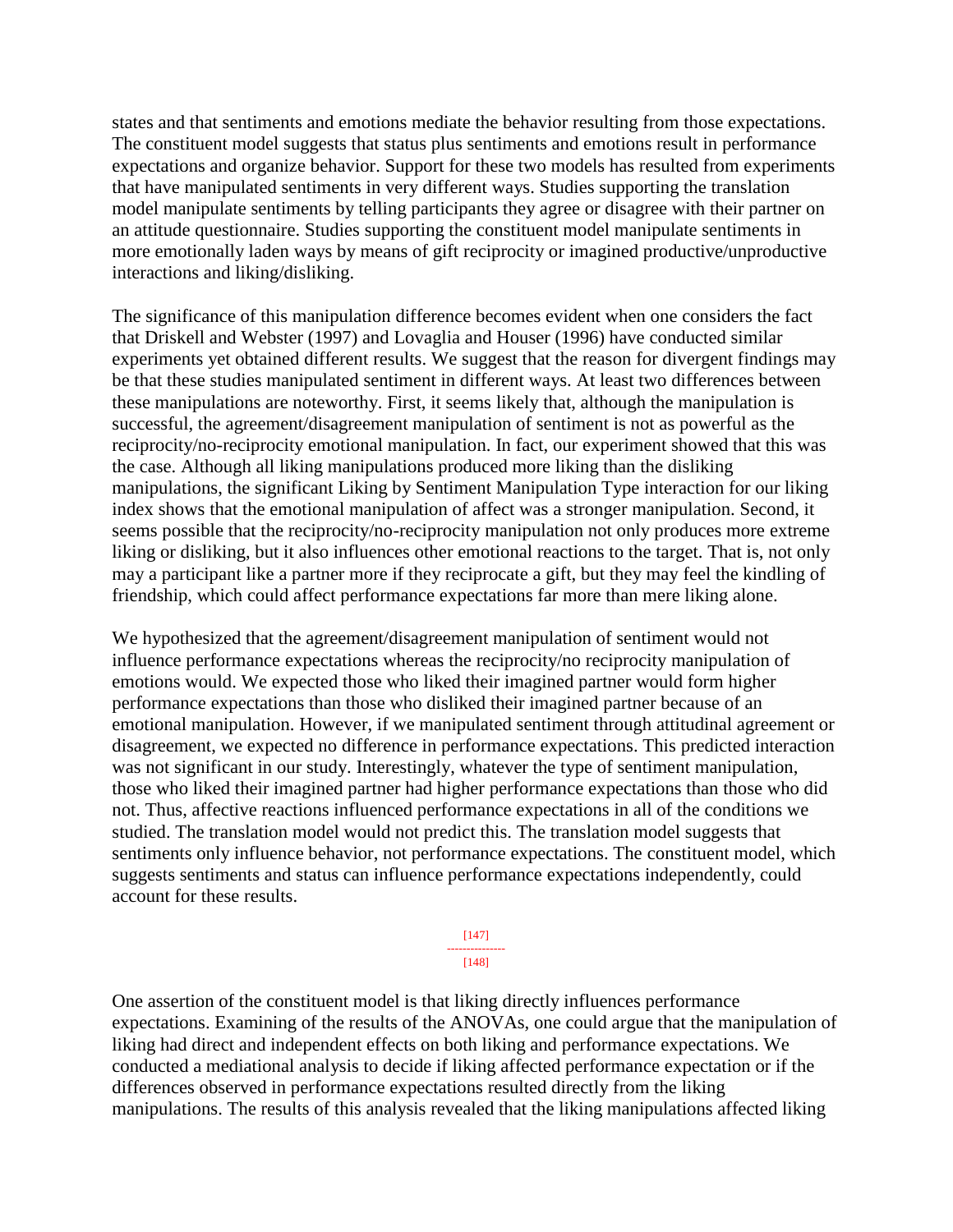which, in turn, affected performance expectation. No direct effect of liking manipulation on performance expectation was found when liking for the imagined partner was in the analysis. In other words, these results show that the effects of the liking manipulation on performance expectation were indirect and mediated through participants' liking for their imagined partner. The only variable that directly affected performance expectation was liking. Because the manipulation of liking and the ratings of liking were made before we ever mentioned the contrast sensitivity task and before participants reported their performance expectations for the imagined partner, it is unlikely that performance expectations influenced liking. Due to the order in which the stimuli and ratings were presented, liking seems to have influenced performance expectations.

More elaborate experimental procedures could consolidate this new area of research. For the time being, some confusion remains. The conceptualization of our study was very similar to both the studies that supported both models. However, our results are more consistent with the constituent model. Future experimenters may employ ideas from our investigation and create robust tests in the influence experiment setting. Such studies could help clarify this area of investigation.

Future research could also explore other differences between the studies supporting the translation and constituent models. For example, Driskell and Webster used a military population in their second study whereas research supporting the constituent model used student populations. It seems plausible that for a military population, status is a highly salient feature of any interaction. Therefore, because of heightened sensitivity to status compared to students, the impact of status manipulations in the Driskell and Webster study far exceeded the status manipulations in the other studies. As a result, sentiment manipulations may not have had nearly as large an effect as they may for other populations.

Our study found gender differences on both of our dependent variables. First, we found that women like their imagined partners more than men when sentiment is manipulated using attitude agreement or disagreement. However, women and men do not differ when they experienced the emotional manipulation. Apparently, agreement may be a more important factor for women than for men in interaction. Additionally, we found that women had higher ratings on the expectation index than men. For whatever reason, women seem more willing to have positive expectations about their partner's performance. Perhaps women give their partners the benefit of the doubt. Perhaps men are more competitive and feel their partner will not do as well as they themselves will. This discussion is entirely speculative. The results suggest that gender could become a theoretically interesting variable in the study of sentiments in the expectation states theoretical research program. Another interpretation is that women paid more attention to our manipulations than did men. This suggestion was made by Murray Webster in a personal communication. Identifying which of these processes led to our findings is worthy of further study.

> [148] --------------- [149]

The question of which model, the translation model or the constituent model, is correct is still undecided. Unfortunately, we were unable to show that the reason for the findings that support one or the other model simply resulted from the types of affect manipulation employed. We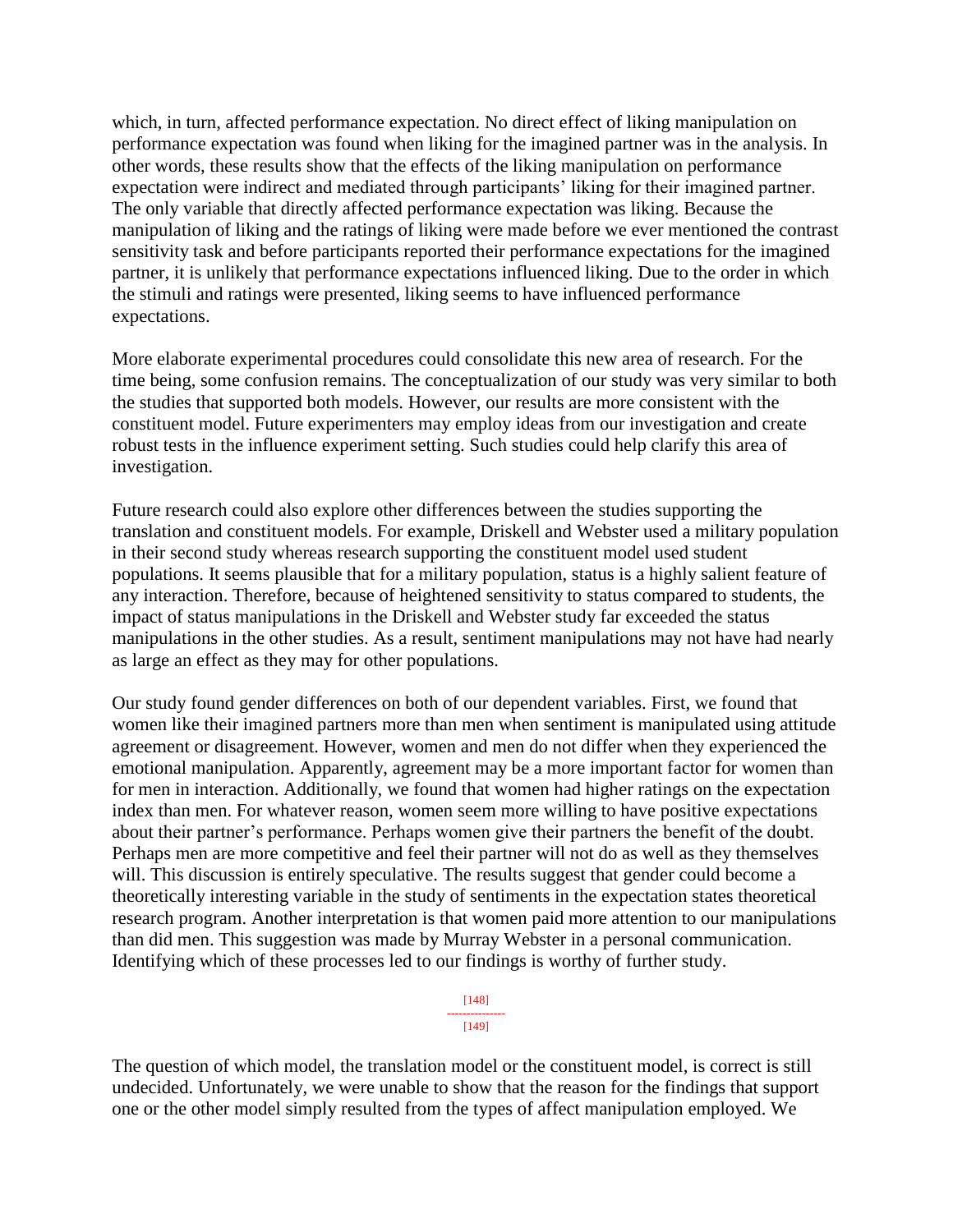maintain, however, that we should pursue this idea (or others based on differing methodologies used in this area of research) farther with more rigorous experimental procedures. Perhaps the vignette methodology we employed was not powerful enough to test our hypotheses adequately. For now, we offer a perspective supported by Fisek and Berger's analysis: perhaps both models are correct. That is, perhaps sentiment leads to formation of performance expectations and mediate the effects of performance expectations on behavior. Depending on the situation, sentiment may influence only performance expectations, only behavior, or both. Several psychological models find that a variable may or may not affect one or another construct depending on the situation. A research program examining differences in initial conditions might provide the answer to whether the translation or constituent model is appropriate for explaining the role of sentiment in expectation states processes.

## **REFERENCES**

Byrne, Donn (1971). *The Attraction Paradigm.* New York. Academic Press.

Driskell, James E. and Murray Webster, Jr. (1997). "Status and Sentiment in Task Groups." In Jacek Szmatka, John Skvoretz, and Joseph Berger (editors) *Status, Network, and Structure: Theory Construction and Theory Development*. Stanford University Press.

Fisek, M. Hamit and Joseph Berger (1998). "Sentiment and Task Performance Expectations." Pp. 23-40 *Advances in Group Processes*, Volume 15 edited by John Skvoretz and Jacek Szmatka. Stamford, CT. JAI Press, Inc.

Kenny, D. A. (1979). *Correlation and Causality*. New York: Wiley - Interscience.

Lovaglia, Michael J. and Jeffrey Houser (1996). "Emotional reactions and Status in Groups." *American Sociological Review.* 61: 867-883.

Ridgeway, Cecilia and Catherine Johnson (1990). "What Is the Relationship Between Socioemotional Behavior and Status in Task Groups?" *American Journal of Sociology.* 95:1189- 1212.

> [149] --------------- [150]

Shelly, Robert K. (2001). "How Performance Expectations Arise from Sentiments." *Social Psychology Quarterly*.

\_\_\_\_\_\_\_\_\_\_\_\_\_ (1993). "How Sentiments Organize Interaction." Pp. 113-132 in *Advances in Group Processes*, Volume 10 edited by Edward J.Lawler, Barry Markovsky, Karen Heimer, and Jodi O'Brien. Greenwich, CT JAI Press, Inc.

Shelly, Robert K. and Murray Webster, Jr. (1997). "Compatible Social Processes: Some New Theoretical Principles and a Test." *Sociological Perspectives*. 40: 81-108.